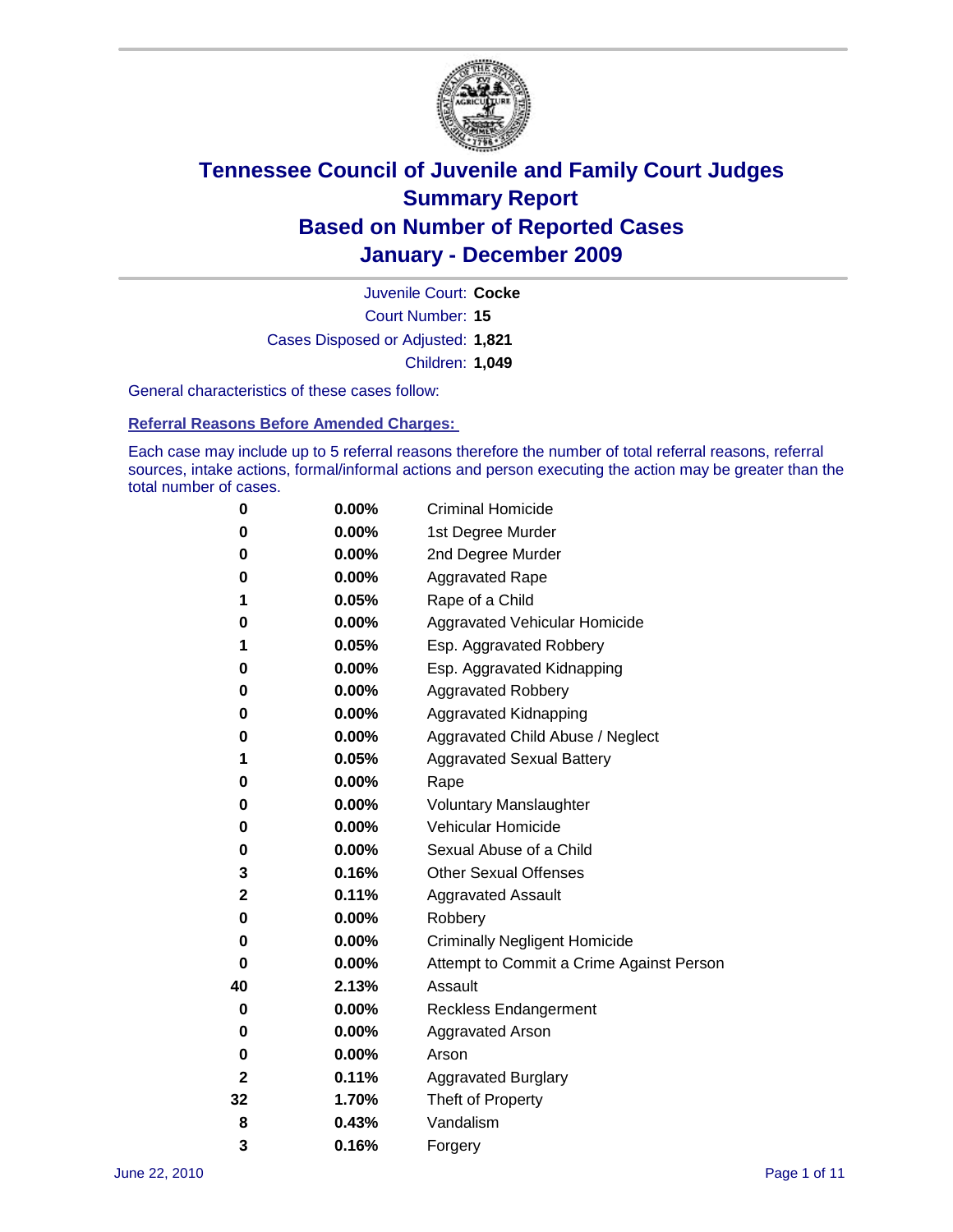

Court Number: **15** Juvenile Court: **Cocke** Cases Disposed or Adjusted: **1,821** Children: **1,049**

#### **Referral Reasons Before Amended Charges:**

Each case may include up to 5 referral reasons therefore the number of total referral reasons, referral sources, intake actions, formal/informal actions and person executing the action may be greater than the total number of cases.

| 0  | 0.00% | <b>Worthless Checks</b>                                     |
|----|-------|-------------------------------------------------------------|
| 0  | 0.00% | Illegal Possession / Fraudulent Use of Credit / Debit Cards |
| 0  | 0.00% | <b>Burglary</b>                                             |
| 1  | 0.05% | Unauthorized Use of a Vehicle                               |
| 0  | 0.00% | <b>Cruelty to Animals</b>                                   |
| 1  | 0.05% | Sale of Controlled Substances                               |
| 7  | 0.37% | <b>Other Drug Offenses</b>                                  |
| 16 | 0.85% | Possession of Controlled Substances                         |
| 0  | 0.00% | <b>Criminal Attempt</b>                                     |
| 0  | 0.00% | Carrying Weapons on School Property                         |
| 1  | 0.05% | Unlawful Carrying / Possession of a Weapon                  |
| 4  | 0.21% | <b>Evading Arrest</b>                                       |
| 0  | 0.00% | Escape                                                      |
| 1  | 0.05% | Driving Under Influence (DUI)                               |
| 5  | 0.27% | Possession / Consumption of Alcohol                         |
| 4  | 0.21% | Resisting Stop, Frisk, Halt, Arrest or Search               |
| 0  | 0.00% | <b>Aggravated Criminal Trespass</b>                         |
| 5  | 0.27% | Harassment                                                  |
| 0  | 0.00% | Failure to Appear                                           |
| 2  | 0.11% | Filing a False Police Report                                |
| 1  | 0.05% | Criminal Impersonation                                      |
| 11 | 0.59% | <b>Disorderly Conduct</b>                                   |
| 1  | 0.05% | <b>Criminal Trespass</b>                                    |
| 0  | 0.00% | Public Intoxication                                         |
| 0  | 0.00% | Gambling                                                    |
| 89 | 4.74% | Traffic                                                     |
| 0  | 0.00% | <b>Local Ordinances</b>                                     |
| 3  | 0.16% | Violation of Wildlife Regulations                           |
| 3  | 0.16% | Contempt of Court                                           |
| 47 | 2.50% | Violation of Probation                                      |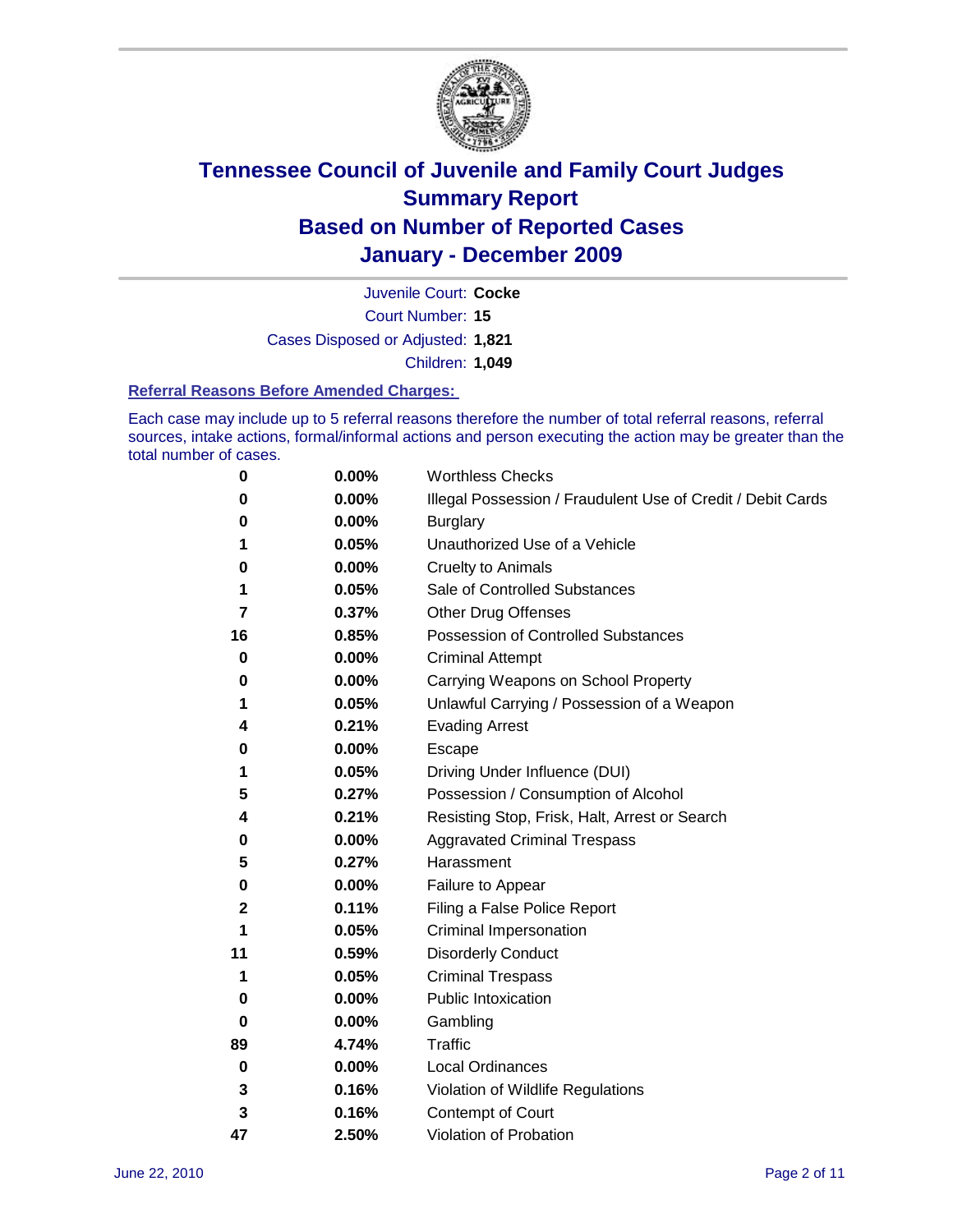

Court Number: **15** Juvenile Court: **Cocke** Cases Disposed or Adjusted: **1,821** Children: **1,049**

#### **Referral Reasons Before Amended Charges:**

Each case may include up to 5 referral reasons therefore the number of total referral reasons, referral sources, intake actions, formal/informal actions and person executing the action may be greater than the total number of cases.

| 1,877       | 100.00%  | <b>Total Referrals</b>                 |
|-------------|----------|----------------------------------------|
| 258         | 13.75%   | Other                                  |
| 0           | $0.00\%$ | <b>Consent to Marry</b>                |
| 0           | $0.00\%$ | <b>Request for Medical Treatment</b>   |
| 475         | 25.31%   | <b>Child Support</b>                   |
| 26          | 1.39%    | Paternity / Legitimation               |
| 17          | 0.91%    | Visitation                             |
| 158         | 8.42%    | Custody                                |
| 147         | 7.83%    | <b>Foster Care Review</b>              |
| 0           | $0.00\%$ | <b>Administrative Review</b>           |
| 44          | 2.34%    | <b>Judicial Review</b>                 |
| 0           | $0.00\%$ | Violation of Informal Adjustment       |
| 0           | 0.00%    | <b>Violation of Pretrial Diversion</b> |
| 46          | 2.45%    | <b>Termination of Parental Rights</b>  |
| 180         | 9.59%    | Dependency / Neglect                   |
| $\mathbf 0$ | $0.00\%$ | <b>Physically Abused Child</b>         |
| 0           | $0.00\%$ | <b>Sexually Abused Child</b>           |
| 3           | 0.16%    | Violation of Curfew                    |
| $\mathbf 2$ | 0.11%    | Violation of a Valid Court Order       |
| 13          | 0.69%    | Possession of Tobacco Products         |
| 0           | $0.00\%$ | Out-of-State Runaway                   |
| 23          | 1.23%    | In-State Runaway                       |
| 160         | 8.52%    | Truancy                                |
| 28          | 1.49%    | <b>Unruly Behavior</b>                 |
| $\mathbf 2$ | 0.11%    | Violation of Aftercare                 |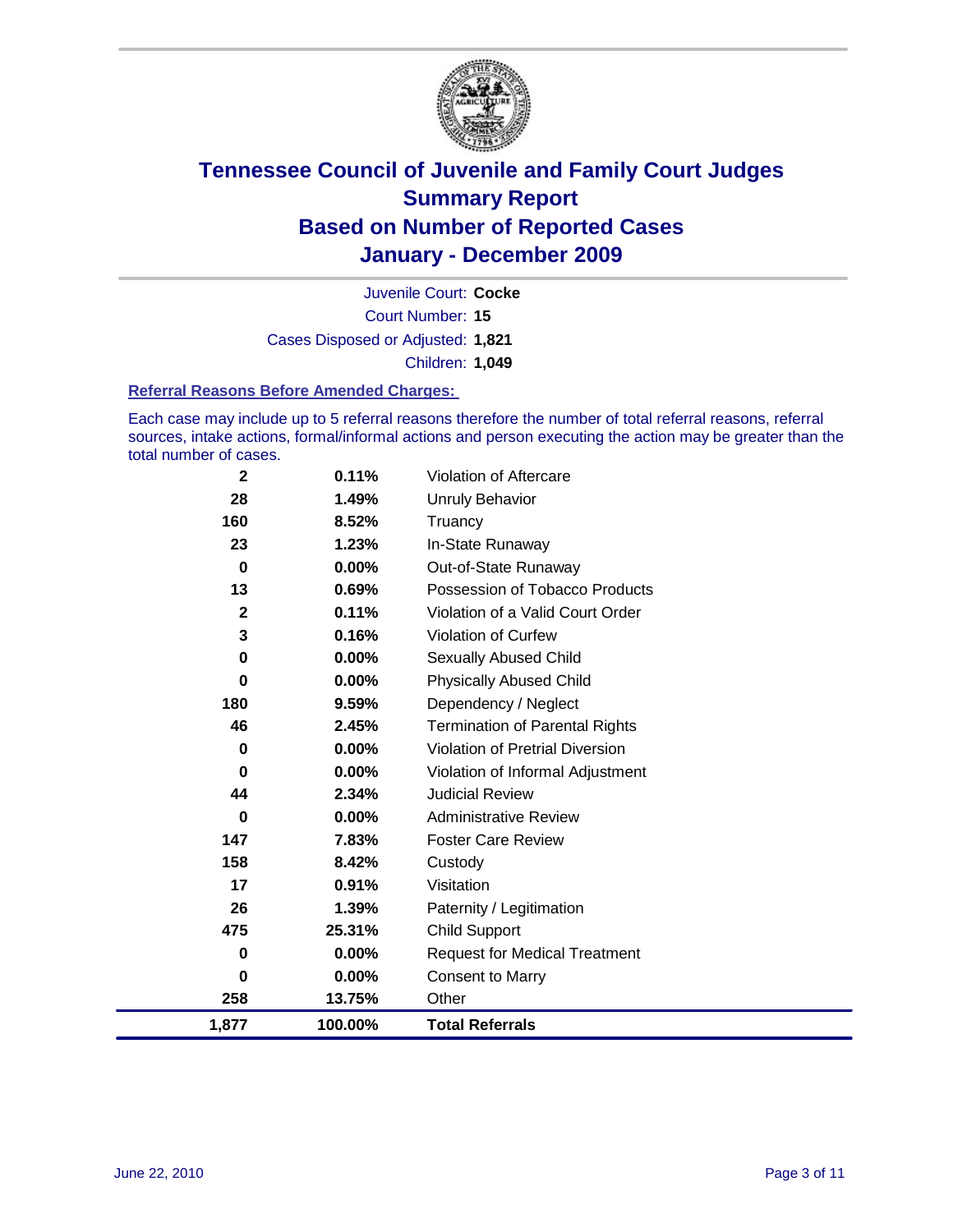

|                            | Juvenile Court: Cocke             |                                   |  |  |
|----------------------------|-----------------------------------|-----------------------------------|--|--|
| Court Number: 15           |                                   |                                   |  |  |
|                            | Cases Disposed or Adjusted: 1,821 |                                   |  |  |
|                            |                                   | Children: 1,049                   |  |  |
| <b>Referral Sources: 1</b> |                                   |                                   |  |  |
| 264                        | 14.06%                            | <b>Law Enforcement</b>            |  |  |
| 201                        | 10.71%                            | Parents                           |  |  |
| 164                        | 8.74%                             | <b>Relatives</b>                  |  |  |
| 0                          | 0.00%                             | Self                              |  |  |
| 158                        | 8.42%                             | School                            |  |  |
| 1                          | 0.05%                             | <b>CSA</b>                        |  |  |
| 523                        | 27.86%                            | <b>DCS</b>                        |  |  |
| 3                          | 0.16%                             | <b>Other State Department</b>     |  |  |
| 1                          | 0.05%                             | <b>District Attorney's Office</b> |  |  |
| 74                         | 3.94%                             | <b>Court Staff</b>                |  |  |
| 0                          | 0.00%                             | Social Agency                     |  |  |
| 5                          | 0.27%                             | <b>Other Court</b>                |  |  |
| 8                          | 0.43%                             | Victim                            |  |  |
| 4                          | 0.21%                             | Child & Parent                    |  |  |
| 24                         | 1.28%                             | Hospital                          |  |  |
| 424                        | 22.59%                            | Unknown                           |  |  |
| 23                         | 1.23%                             | Other                             |  |  |
| 1,877                      | 100.00%                           | <b>Total Referral Sources</b>     |  |  |

### **Age of Child at Referral: 2**

| 0   | 0.00%  |                    |  |
|-----|--------|--------------------|--|
|     |        | Unknown            |  |
| 17  | 1.62%  | Ages 19 and Over   |  |
| 168 | 16.02% | Ages 17 through 18 |  |
| 200 | 19.07% | Ages 15 through 16 |  |
| 92  | 8.77%  | Ages 13 through 14 |  |
| 75  | 7.15%  | Ages 11 through 12 |  |
| 497 | 47.38% | Ages 10 and Under  |  |
|     |        |                    |  |

<sup>1</sup> If different than number of Referral Reasons (1877), verify accuracy of your court's data.

<sup>2</sup> One child could be counted in multiple categories, verify accuracy of your court's data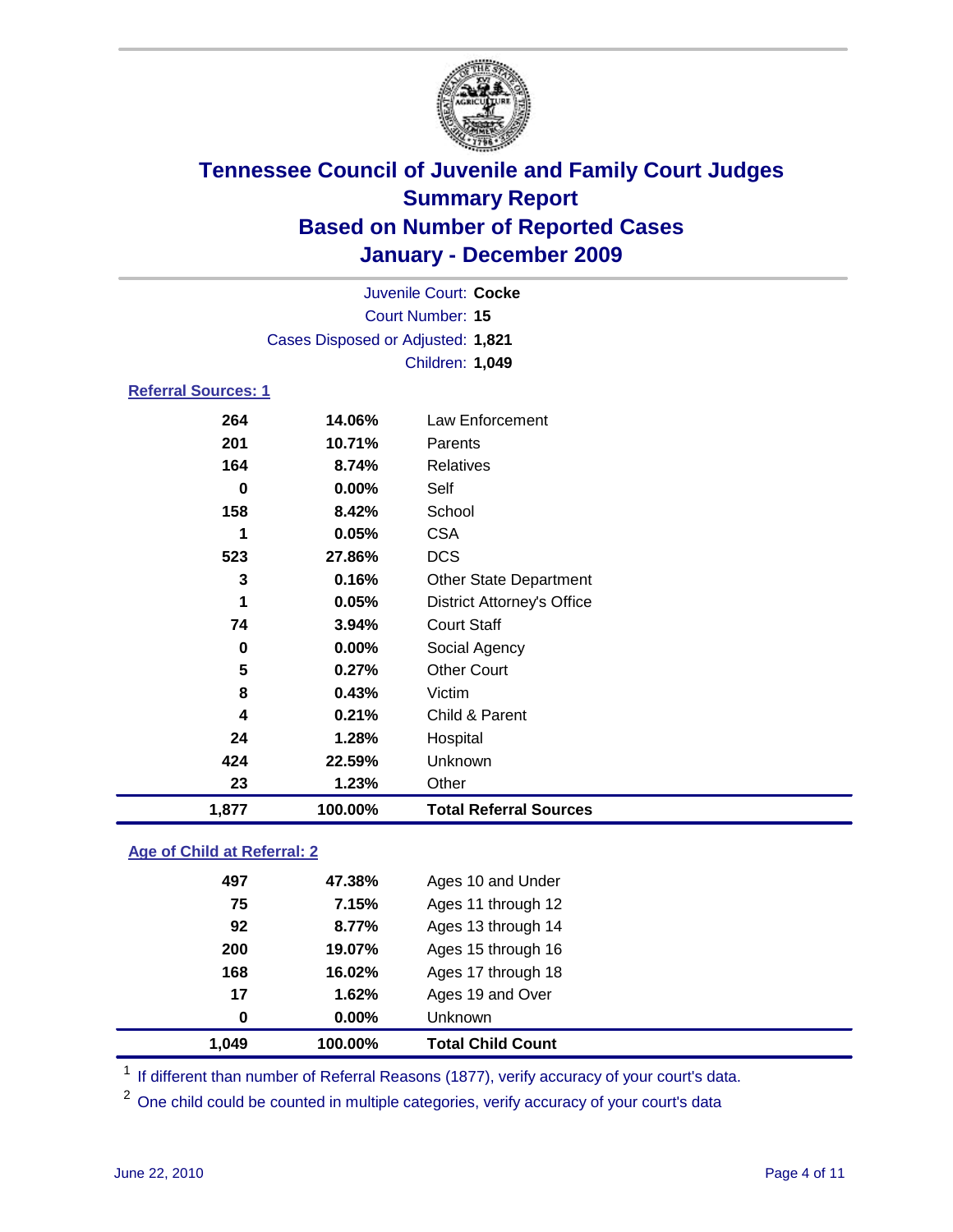

| Juvenile Court: Cocke                   |                                   |                          |  |  |
|-----------------------------------------|-----------------------------------|--------------------------|--|--|
| <b>Court Number: 15</b>                 |                                   |                          |  |  |
|                                         | Cases Disposed or Adjusted: 1,821 |                          |  |  |
|                                         |                                   | Children: 1,049          |  |  |
| Sex of Child: 1                         |                                   |                          |  |  |
| 547                                     | 52.14%                            | Male                     |  |  |
| 492                                     | 46.90%                            | Female                   |  |  |
| 10                                      | 0.95%                             | Unknown                  |  |  |
| 1,049                                   | 100.00%                           | <b>Total Child Count</b> |  |  |
| Race of Child: 1                        |                                   |                          |  |  |
| 949                                     | 90.47%                            | White                    |  |  |
| 37                                      | 3.53%                             | African American         |  |  |
| 3                                       | 0.29%                             | Native American          |  |  |
| $\overline{\mathbf{2}}$                 | 0.19%                             | Asian                    |  |  |
| 24                                      | 2.29%                             | Mixed                    |  |  |
| 34                                      | 3.24%                             | Unknown                  |  |  |
| 1,049                                   | 100.00%                           | <b>Total Child Count</b> |  |  |
| <b>Hispanic Origin: 1</b>               |                                   |                          |  |  |
| 21                                      | 2.00%                             | Yes                      |  |  |
| 831                                     | 79.22%                            | <b>No</b>                |  |  |
| 197                                     | 18.78%                            | Unknown                  |  |  |
| 1,049                                   | 100.00%                           | <b>Total Child Count</b> |  |  |
| <b>School Enrollment of Children: 1</b> |                                   |                          |  |  |
| 545                                     | 51.95%                            | Yes                      |  |  |
| 169                                     | 16.11%                            | No                       |  |  |
| 335                                     | 31.94%                            | Unknown                  |  |  |
| 1,049                                   | 100.00%                           | <b>Total Child Count</b> |  |  |

<sup>1</sup> One child could be counted in multiple categories, verify accuracy of your court's data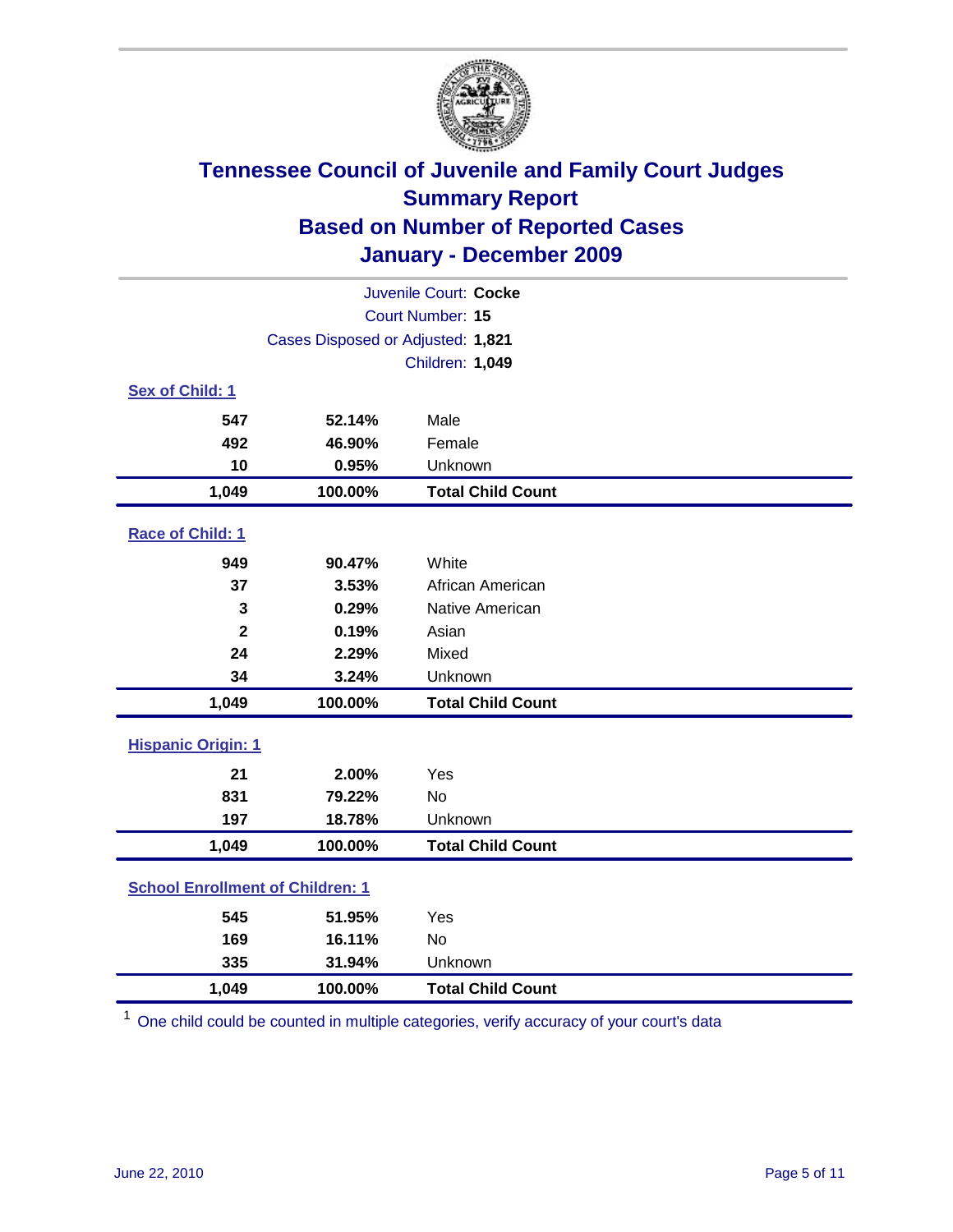

Court Number: **15** Juvenile Court: **Cocke** Cases Disposed or Adjusted: **1,821** Children: **1,049**

### **Living Arrangement of Child at Time of Referral: 1**

| 1,049 | 100.00%  | <b>Total Child Count</b>     |
|-------|----------|------------------------------|
| 9     | 0.86%    | Other                        |
| 338   | 32.22%   | Unknown                      |
| 7     | $0.67\%$ | Independent                  |
| 0     | $0.00\%$ | In an Institution            |
| 0     | $0.00\%$ | In a Residential Center      |
| 7     | 0.67%    | In a Group Home              |
| 99    | 9.44%    | With Foster Family           |
| 1     | 0.10%    | With Adoptive Parents        |
| 135   | 12.87%   | <b>With Relatives</b>        |
| 72    | 6.86%    | With Father                  |
| 228   | 21.73%   | With Mother                  |
| 11    | 1.05%    | With Mother and Stepfather   |
| 3     | 0.29%    | With Father and Stepmother   |
| 139   | 13.25%   | With Both Biological Parents |

### **Type of Detention: 2**

| 1,821        | 100.00%  | <b>Total Detention Count</b> |  |
|--------------|----------|------------------------------|--|
| 16           | 0.88%    | Other                        |  |
| 1,773        | 97.36%   | Does Not Apply               |  |
| 4            | 0.22%    | Unknown                      |  |
| 1            | 0.05%    | Psychiatric Hospital         |  |
| 1            | 0.05%    | Jail - No Separation         |  |
| 0            | $0.00\%$ | Jail - Partial Separation    |  |
| 0            | 0.00%    | Jail - Complete Separation   |  |
| 24           | 1.32%    | Juvenile Detention Facility  |  |
| $\mathbf{2}$ | 0.11%    | Non-Secure Placement         |  |
|              |          |                              |  |

<sup>1</sup> One child could be counted in multiple categories, verify accuracy of your court's data

<sup>2</sup> If different than number of Cases (1821) verify accuracy of your court's data.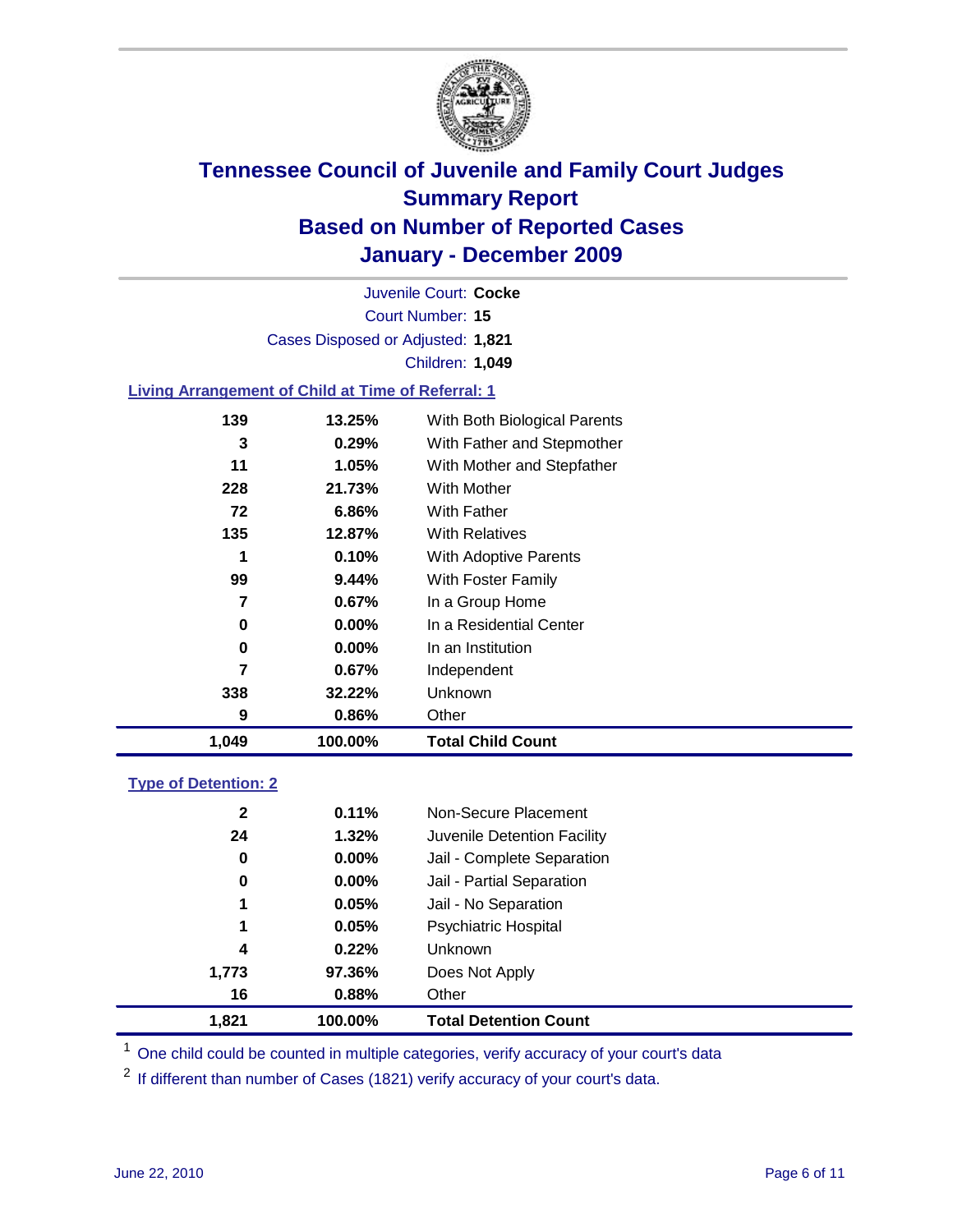

|                                                    | Juvenile Court: Cocke             |                                      |  |  |  |
|----------------------------------------------------|-----------------------------------|--------------------------------------|--|--|--|
|                                                    | Court Number: 15                  |                                      |  |  |  |
|                                                    | Cases Disposed or Adjusted: 1,821 |                                      |  |  |  |
|                                                    |                                   | Children: 1,049                      |  |  |  |
| <b>Placement After Secure Detention Hearing: 1</b> |                                   |                                      |  |  |  |
| 17                                                 | 0.93%                             | Returned to Prior Living Arrangement |  |  |  |
| 6                                                  | 0.33%                             | Juvenile Detention Facility          |  |  |  |
| 0                                                  | 0.00%                             | Jail                                 |  |  |  |
| 0                                                  | 0.00%                             | Shelter / Group Home                 |  |  |  |
| 4                                                  | 0.22%                             | <b>Foster Family Home</b>            |  |  |  |
| $\mathbf{2}$                                       | 0.11%                             | Psychiatric Hospital                 |  |  |  |
| 7                                                  | 0.38%                             | Unknown                              |  |  |  |
| 1,781                                              | 97.80%                            | Does Not Apply                       |  |  |  |
| 4                                                  | 0.22%                             | Other                                |  |  |  |
| 1,821                                              | 100.00%                           | <b>Total Placement Count</b>         |  |  |  |
| <b>Intake Actions: 2</b>                           |                                   |                                      |  |  |  |
|                                                    |                                   |                                      |  |  |  |
| 1,691                                              | 90.09%                            | <b>Petition Filed</b>                |  |  |  |
| 27                                                 | 1.44%                             | <b>Motion Filed</b>                  |  |  |  |
| 44                                                 | 2.34%                             | <b>Citation Processed</b>            |  |  |  |
| 15                                                 | 0.80%                             | Notification of Paternity Processed  |  |  |  |
| 16                                                 | 0.85%                             | Scheduling of Judicial Review        |  |  |  |
| $\bf{0}$                                           | 0.00%                             | Scheduling of Administrative Review  |  |  |  |
| 38                                                 | 2.02%                             | Scheduling of Foster Care Review     |  |  |  |
| 4                                                  | 0.21%                             | Unknown                              |  |  |  |
| 0                                                  | 0.00%                             | Does Not Apply                       |  |  |  |
| 42                                                 | 2.24%                             | Other                                |  |  |  |
| 1,877                                              | 100.00%                           | <b>Total Intake Count</b>            |  |  |  |

<sup>1</sup> If different than number of Cases (1821) verify accuracy of your court's data.

<sup>2</sup> If different than number of Referral Reasons (1877), verify accuracy of your court's data.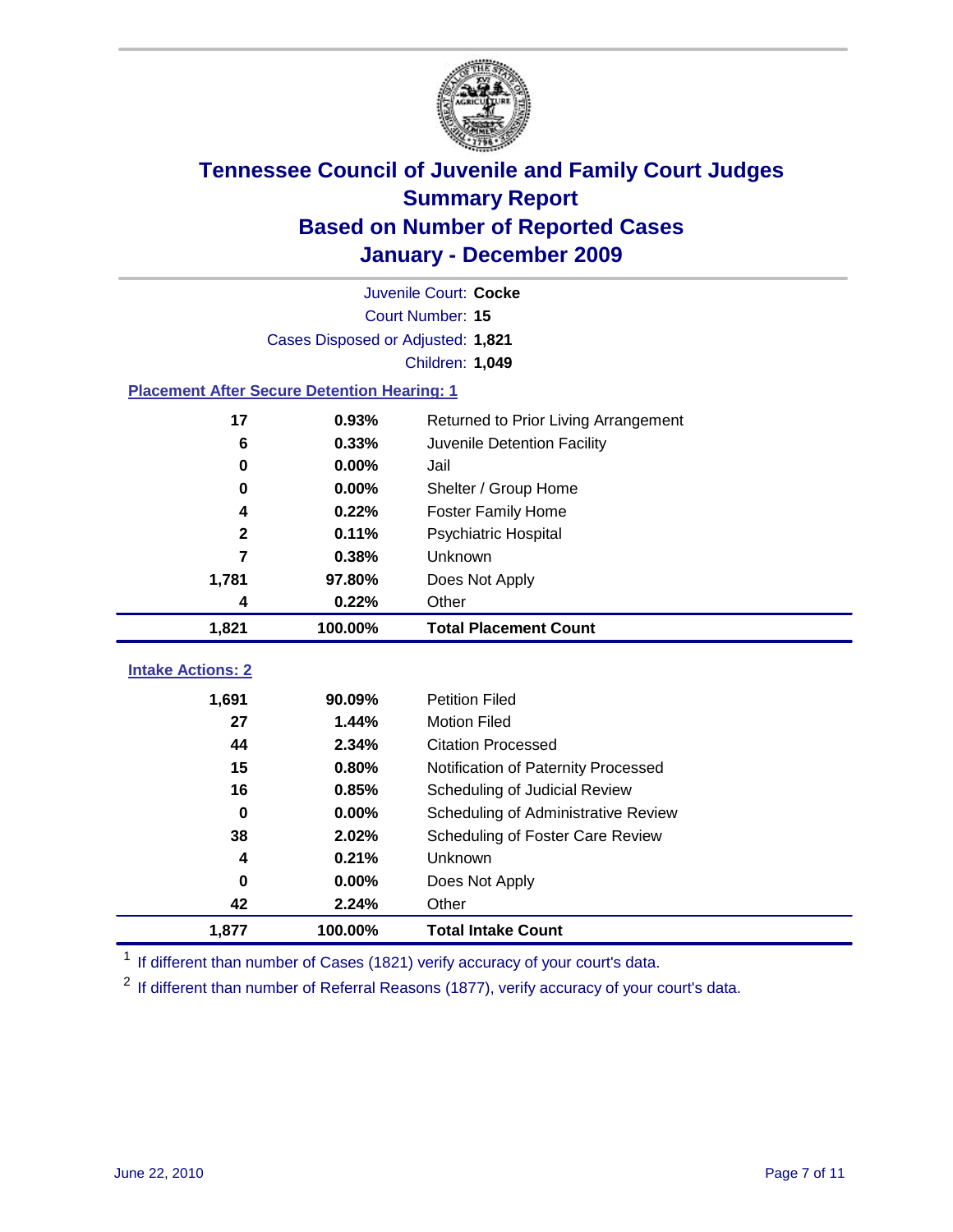

Court Number: **15** Juvenile Court: **Cocke** Cases Disposed or Adjusted: **1,821** Children: **1,049**

#### **Last Grade Completed by Child: 1**

| 105                                     | 10.01%  | Too Young for School         |  |
|-----------------------------------------|---------|------------------------------|--|
| 19                                      | 1.81%   | Preschool                    |  |
| 17                                      | 1.62%   | Kindergarten                 |  |
| 16                                      | 1.53%   | 1st Grade                    |  |
| 23                                      | 2.19%   | 2nd Grade                    |  |
| 32                                      | 3.05%   | 3rd Grade                    |  |
| 18                                      | 1.72%   | 4th Grade                    |  |
| 22                                      | 2.10%   | 5th Grade                    |  |
| 26                                      | 2.48%   | 6th Grade                    |  |
| 36                                      | 3.43%   | 7th Grade                    |  |
| 59                                      | 5.62%   | 8th Grade                    |  |
| 80                                      | 7.63%   | 9th Grade                    |  |
| 91                                      | 8.67%   | 10th Grade                   |  |
| 99                                      | 9.44%   | 11th Grade                   |  |
| 1                                       | 0.10%   | 12th Grade                   |  |
| 0                                       | 0.00%   | Non-Graded Special Ed        |  |
| $\mathbf{2}$                            | 0.19%   | <b>GED</b>                   |  |
| 9                                       | 0.86%   | Graduated                    |  |
| 56                                      | 5.34%   | <b>Never Attended School</b> |  |
| 337                                     | 32.13%  | Unknown                      |  |
| 1                                       | 0.10%   | Other                        |  |
| 1,049                                   | 100.00% | <b>Total Child Count</b>     |  |
| <b>Enrolled in Special Education: 1</b> |         |                              |  |

| 1.049                                   | 100.00% | <b>Total Child Count</b> |  |  |
|-----------------------------------------|---------|--------------------------|--|--|
| 338                                     | 32.22%  | Unknown                  |  |  |
| 662                                     | 63.11%  | No                       |  |  |
| 49                                      | 4.67%   | Yes                      |  |  |
| $\mathbf{r}$ viiva  opponal Eauvaliviii |         |                          |  |  |

One child could be counted in multiple categories, verify accuracy of your court's data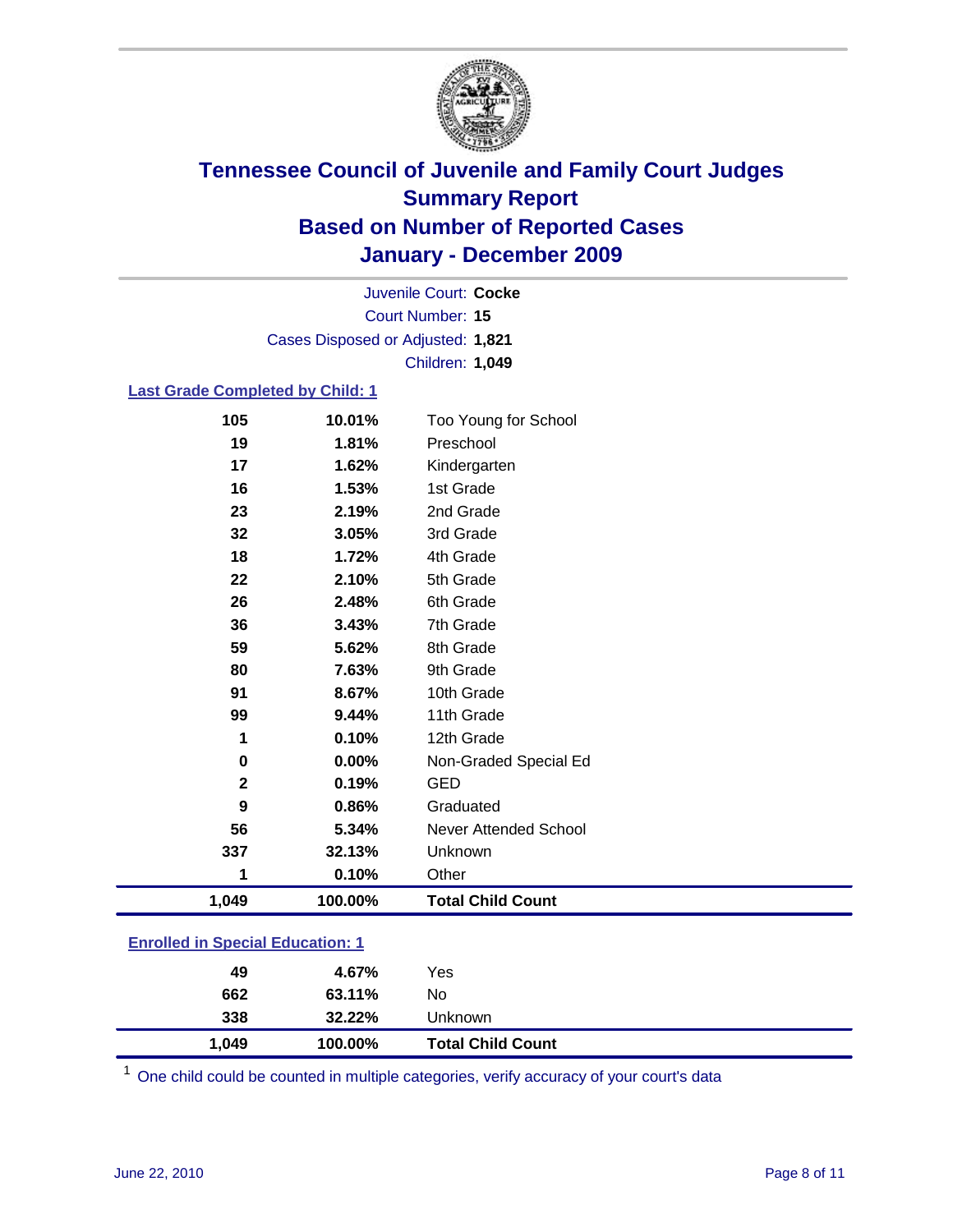

|                              | Juvenile Court: Cocke             |                           |  |  |  |
|------------------------------|-----------------------------------|---------------------------|--|--|--|
|                              | Court Number: 15                  |                           |  |  |  |
|                              | Cases Disposed or Adjusted: 1,821 |                           |  |  |  |
|                              | Children: 1,049                   |                           |  |  |  |
| <b>Action Executed By: 1</b> |                                   |                           |  |  |  |
| 1,756                        | 93.55%                            | Judge                     |  |  |  |
| 0                            | $0.00\%$                          | Referee                   |  |  |  |
| 120                          | 6.39%                             | <b>YSO</b>                |  |  |  |
| 1                            | 0.05%                             | Other                     |  |  |  |
| 0                            | $0.00\%$                          | Unknown                   |  |  |  |
| 1,877                        | 100.00%                           | <b>Total Action Count</b> |  |  |  |

### **Formal / Informal Actions: 1**

| 1,877        | 100.00%  | <b>Total Action Count</b>                        |
|--------------|----------|--------------------------------------------------|
| 0            | $0.00\%$ | Unknown                                          |
| 696          | 37.08%   | Other                                            |
| 0            | $0.00\%$ | Case Held Open                                   |
| 251          | 13.37%   | <b>Review Concluded</b>                          |
| 0            | $0.00\%$ | Special Proceeding                               |
| 0            | $0.00\%$ | Charges Cleared by Transfer to Adult Court       |
| 1            | 0.05%    | <b>Transfer to Adult Court Hearing</b>           |
| 3            | 0.16%    | <b>Pretrial Diversion</b>                        |
| 183          | 9.75%    | Informal Adjustment                              |
| 0            | $0.00\%$ | <b>Complaint Substantiated Mentally III</b>      |
| 0            | $0.00\%$ | <b>Complaint Substantiated Abused</b>            |
| 339          | 18.06%   | <b>Complaint Substantiated Dependent/Neglect</b> |
| 129          | 6.87%    | <b>Complaint Substantiated Status Offender</b>   |
| 151          | 8.04%    | <b>Complaint Substantiated Delinquent</b>        |
| $\mathbf{2}$ | 0.11%    | Retired / Nolle Prosequi                         |
| 122          | 6.50%    | Dismissed                                        |

<sup>1</sup> If different than number of Referral Reasons (1877), verify accuracy of your court's data.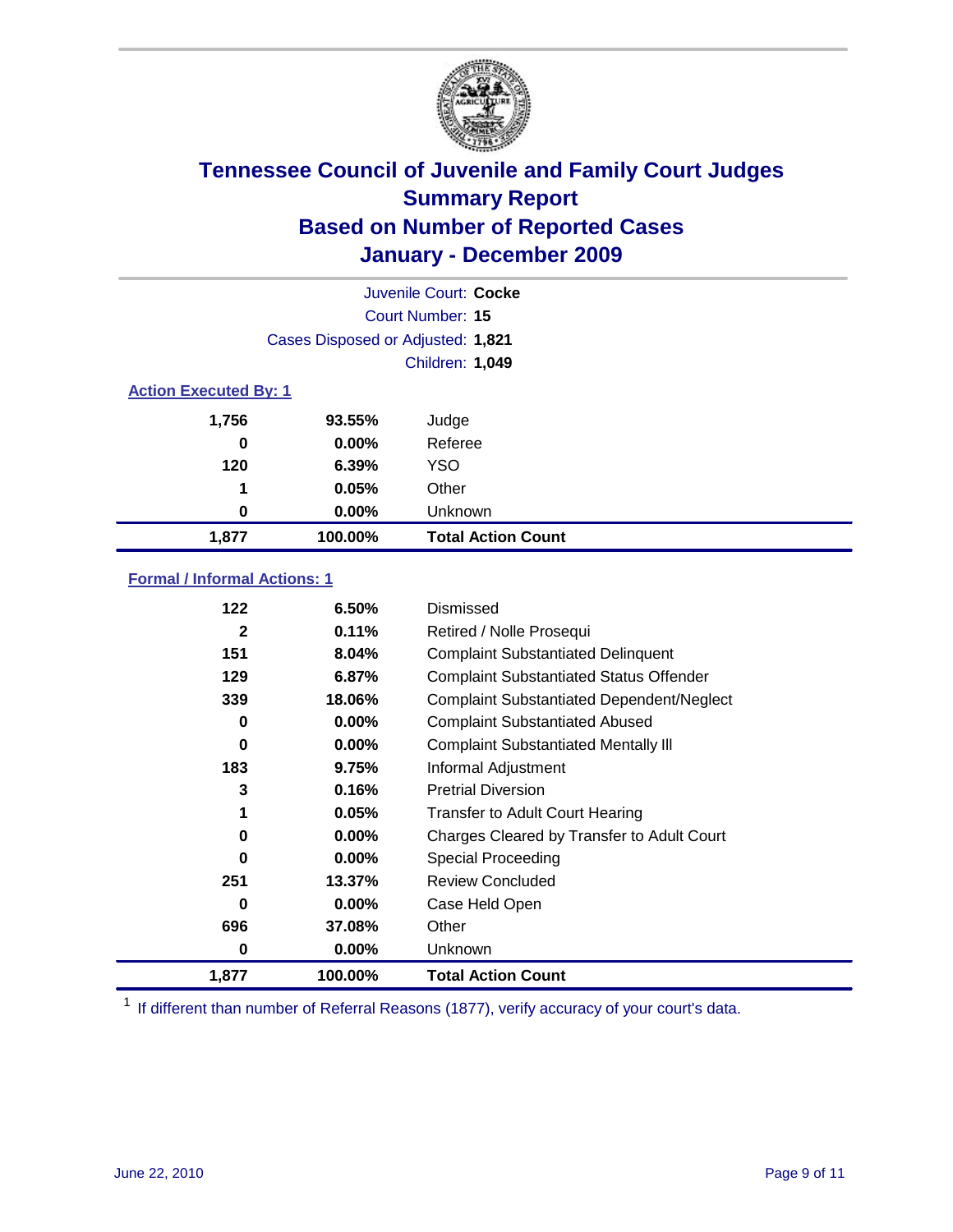

|                       |                                   | Juvenile Court: Cocke                                 |
|-----------------------|-----------------------------------|-------------------------------------------------------|
|                       |                                   | <b>Court Number: 15</b>                               |
|                       | Cases Disposed or Adjusted: 1,821 |                                                       |
|                       |                                   | Children: 1,049                                       |
| <b>Case Outcomes:</b> |                                   | There can be multiple outcomes for one child or case. |
| 266                   | 9.53%                             | <b>Case Dismissed</b>                                 |
| 0                     | 0.00%                             | Case Retired or Nolle Prosequi                        |
| 97                    | 3.47%                             | Warned / Counseled                                    |
| 0                     | 0.00%                             | <b>Held Open For Review</b>                           |
| 40                    | 1.43%                             | Supervision / Probation to Juvenile Court             |
| 0                     | 0.00%                             | <b>Probation to Parents</b>                           |
| 3                     | 0.11%                             | Referral to Another Entity for Supervision / Service  |
| 7                     | 0.25%                             | Referred for Mental Health Counseling                 |
| 96                    | 3.44%                             | Referred for Alcohol and Drug Counseling              |
| 0                     | 0.00%                             | <b>Referred to Alternative School</b>                 |
| 0                     | 0.00%                             | Referred to Private Child Agency                      |
| 6                     | 0.21%                             | Referred to Defensive Driving School                  |
| 0                     | 0.00%                             | Referred to Alcohol Safety School                     |
| 0                     | 0.00%                             | Referred to Juvenile Court Education-Based Program    |
| 9                     | 0.32%                             | Driver's License Held Informally                      |
| 0                     | 0.00%                             | <b>Voluntary Placement with DMHMR</b>                 |
| 1                     | 0.04%                             | <b>Private Mental Health Placement</b>                |
| 0                     | 0.00%                             | <b>Private MR Placement</b>                           |
| 0                     | 0.00%                             | Placement with City/County Agency/Facility            |
| 0                     | 0.00%                             | Placement with Relative / Other Individual            |
| 30                    | 1.07%                             | Fine                                                  |
| 3                     | 0.11%                             | <b>Public Service</b>                                 |
| 18                    | 0.64%                             | Restitution                                           |
| 0                     | 0.00%                             | Runaway Returned                                      |
| 129                   | 4.62%                             | No Contact Order                                      |
| 11                    | 0.39%                             | Injunction Other than No Contact Order                |
| 21                    | 0.75%                             | <b>House Arrest</b>                                   |
| 0                     | 0.00%                             | <b>Court Defined Curfew</b>                           |
| 0                     | 0.00%                             | Dismissed from Informal Adjustment                    |
| 0                     | 0.00%                             | <b>Dismissed from Pretrial Diversion</b>              |
| 10                    | 0.36%                             | Released from Probation                               |
| 1                     | 0.04%                             | <b>Transferred to Adult Court</b>                     |
| 0                     | $0.00\%$                          | <b>DMHMR Involuntary Commitment</b>                   |